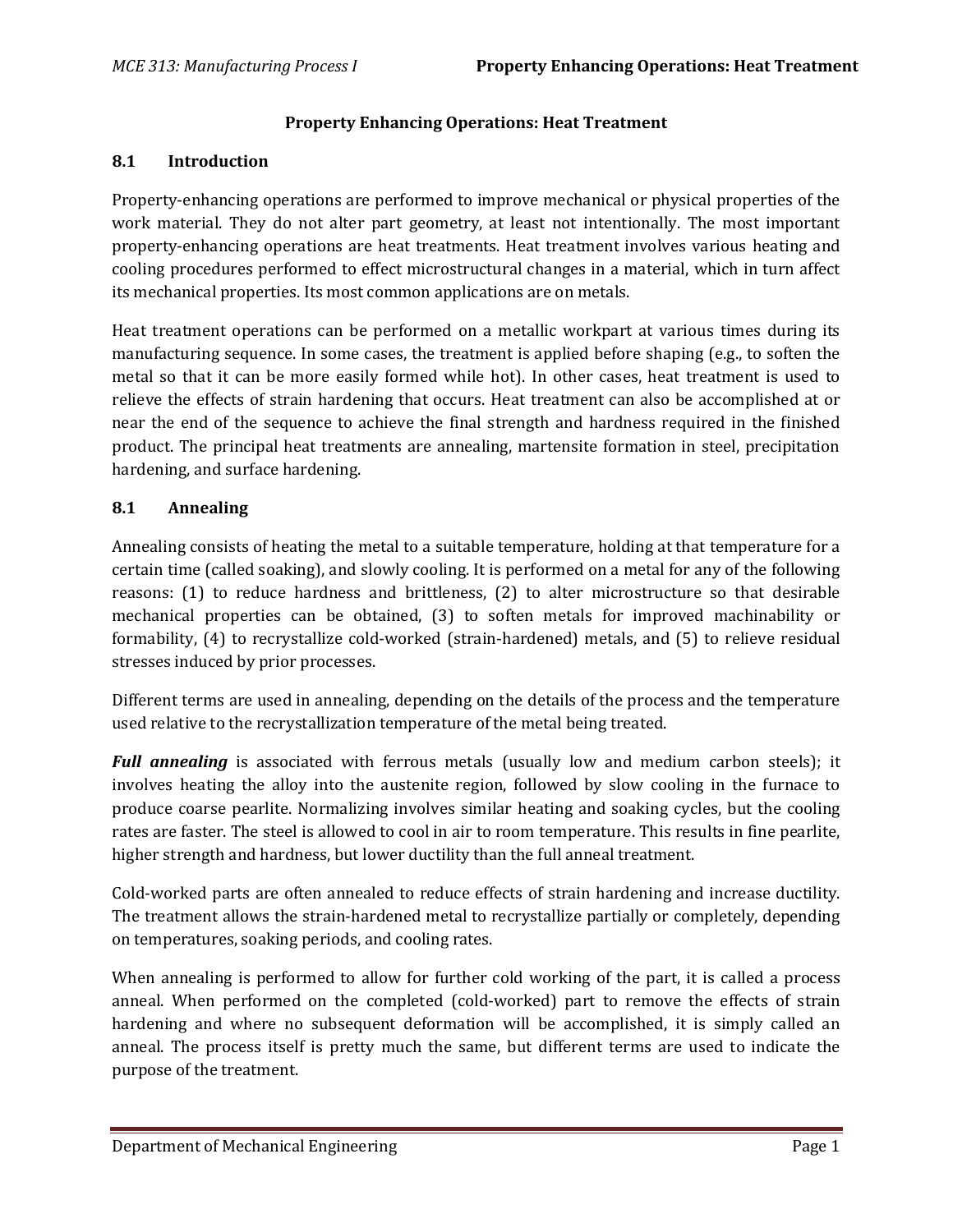If annealing conditions permit full recovery of the cold-worked metal to its original grain structure, then recrystallization has occurred. After this type of anneal, the metal has the new geometry created by the forming operation, but its grain structure and associated properties are essentially the same as before cold working. The conditions that tend to favor recrystallization are higher temperature, longer holding time, and slower cooling rate. If the annealing process only permits partial return of the grain structure toward its original state, it is termed a recovery anneal. Recovery allows the metal to retain most of the strain hardening obtained in cold working, but the toughness of the part is improved.

The preceding annealing operations are performed primarily to accomplish functions other than stress relief. However, annealing is sometimes performed solely to relieve residual stresses in the workpiece. Called stress-relief annealing, it helps to reduce distortion and dimensional variations that might otherwise occur in the stressed parts.

## **8.2 Martensite Formation in Steel**

The iron–carbon phase indicates the phases of iron and iron carbide (cementite) present under equilibrium conditions. It assumes that cooling from high temperature is slow enough to permit austenite to decompose into a mixture of ferrite and cementite ( $Fe<sub>3</sub>C$ ) at room temperature. This decomposition reaction requires diffusion and other processes that depend on time and temperature to transform the metal into its preferred final form. However, under conditions of rapid cooling, so that the equilibrium reaction is inhibited, austenite transforms into a non equilibrium phase called martensite. Martensite is a hard, brittle phase that gives steel its unique ability to be strengthened to very high levels.

### **8.2.1 The Time-Temperature-Transformation Curve**

The nature of the martensite transformation can best be understood using the time temperaturetransformation curve (TTTcurve) for eutectoid steel, illustrated in Figure 8.1.

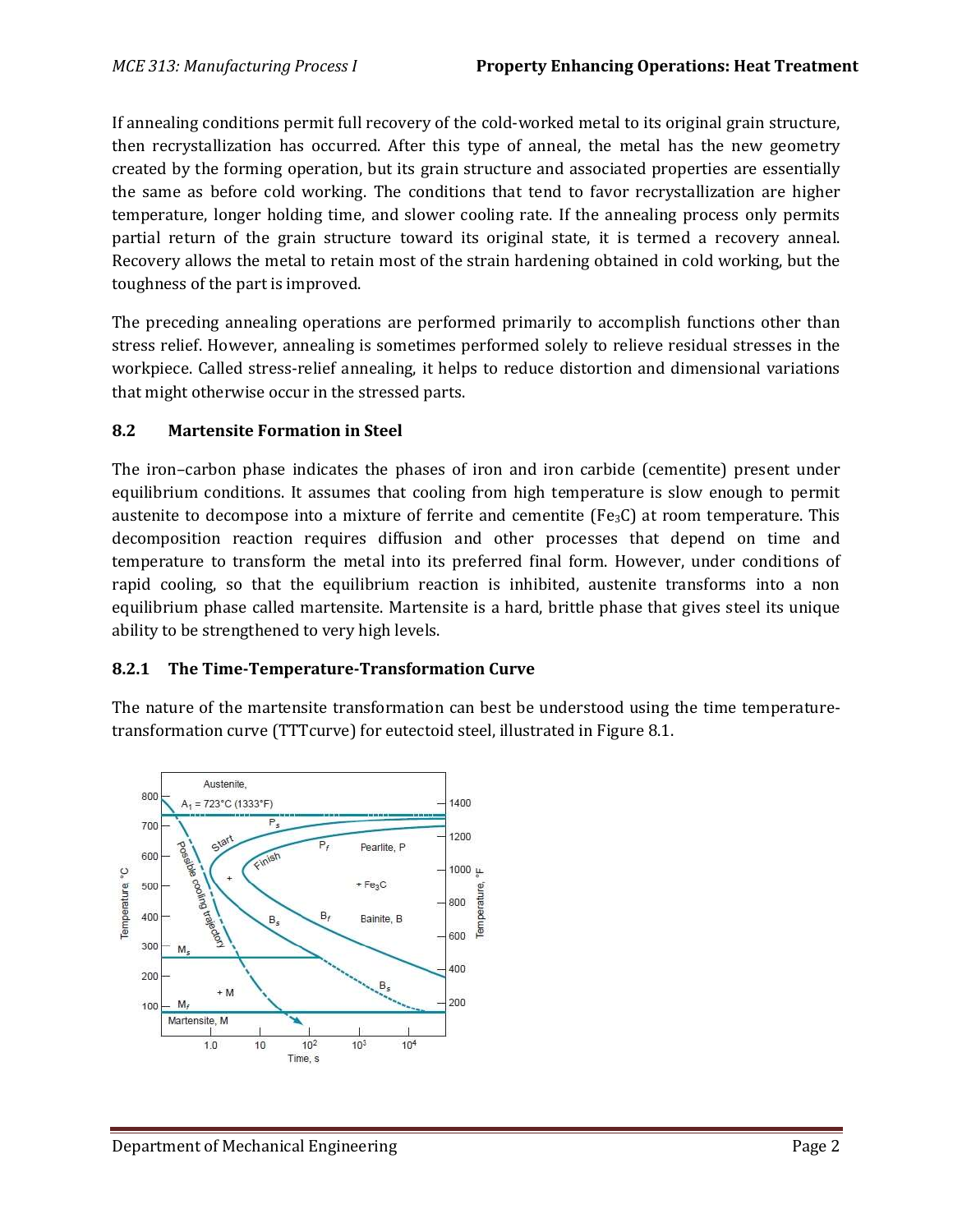FIGURE 8.1: The TTT curve, showing the transformation of austenite into other phases as a function of time and temperature for a composition of about 0.80% C steel. The cooling trajectory shown here yields martensite.

The TTT curve shows how cooling rate affects the transformation of austenite into various possible phases. The phases can be divided between (1) alternative forms of ferrite and cementite and (2) martensite. Time is displayed (logarithmically for convenience) along the horizontal axis, and temperature is scaled on the vertical axis. The curve is interpreted by starting at time zero in the austenite region (somewhere above theA1 temperature line for the given composition) and proceeding downward and to the right along a trajectory representing how the metal is cooled as a function of time. The TTT curve shown in the figure is for a specific composition of steel (0.80% carbon). The shape of the curve is different for other compositions.

At slow cooling rates, the trajectory proceeds through the region indicating transformation into pearlite or bainite, which are alternative forms of ferrite–carbide mixtures. Because these transformations take time, the TTT diagram shows two lines— the start and finish of the transformation as time passes, indicated for the different phase regions by the subscripts s and f, respectively. Pearlite is a mixture of ferrite and carbide phases in the form of thin parallel plates. It is obtained by slow cooling from austenite, so that the cooling trajectory passes through Ps above the ''nose'' of the TTT curve. Bainite is an alternative mixture of the same phases that can be produced by initial rapid cooling to a temperature somewhat above Ms, so that the nose of the TTT curve is avoided; this is followed by much slower cooling to pass through Bs and into the ferrite– carbide region.

Bainite has a needle-like or feather-like structure consisting of fine carbide regions. If cooling occurs at a sufficiently rapid rate (indicated by the dashed line in Figure 8.1), austenite is transformed into martensite. Martensite is a unique phase consisting of an iron–carbon solution whose composition is the same as the austenite from which it was derived. The face-centered cubic structure of austenite is transformed into the body-centered tetragonal (BCT) structure of martensite almost instantly—without the time-dependent diffusion process needed to separate ferrite and iron carbide in the preceding transformations.

During cooling, the martensite transformation begins at a certain temperature Ms, and finishes at a lower temperature Mf, as shown in our TTT diagram. At points between these two levels, the steel is a mixture of austenite and martensite. If cooling is stopped at a temperature between theMs and Mf lines, the austenite will transform to bainite as the time-temperature trajectory crosses the Bs threshold. The level of the Ms line is influenced by alloying elements, including carbon. In some cases, the Ms line is depressed below room temperature, making it impossible for these steels to form martensite by traditional heat-treating methods.

The extreme hardness of martensite results from the lattice strain created by carbon atoms trapped in the BCT structure, thus providing a barrier to slip. Figure 8.2 shows the significant effect that the martensite transformation has on the hardness of steel for increasing carbon contents.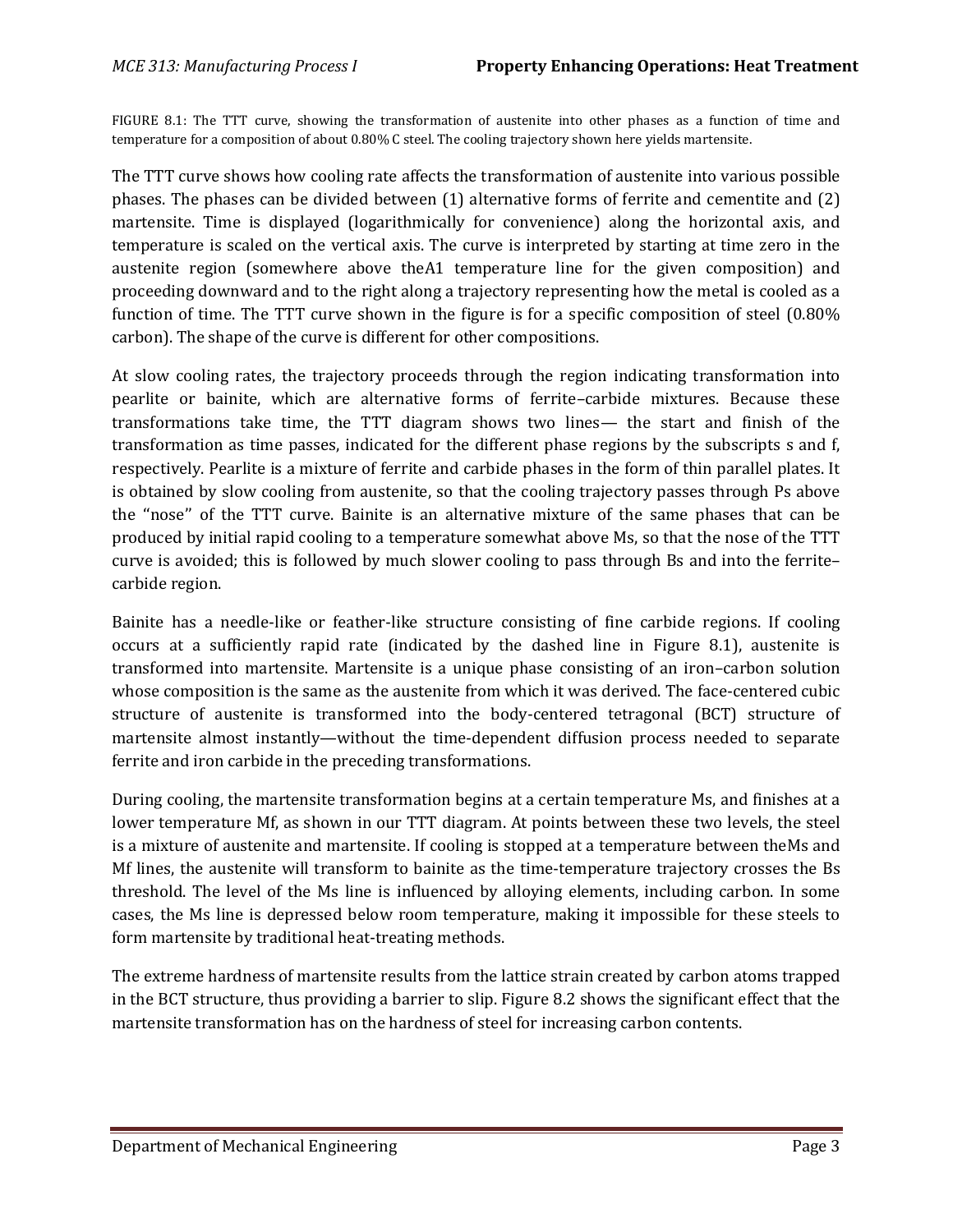

FIGURE 8.2: Hardness of plain carbon steel as a function of carbon content in (hardened) martensite and pearlite (annealed).

## **8.2.2 The Heat Treatment Process**

The heat treatment to form martensite consists of two steps: austenitizing and quenching.

These steps are often followed by tempering to produce tempered martensite. Austenitizing involves heating the steel to a sufficiently high temperature that it is converted entirely or partially to austenite. This temperature can be determined from the phase diagram for the particular alloy composition. The transformation to austenite involves a phase change, which requires time as well as heat. Accordingly, the steel must be held at the elevated temperature for a sufficient period of time to allow the new phase to form and the required homogeneity of composition to be achieved.

The quenching step involves cooling the austenite rapidly enough to avoid passing through the nose of the TTT curve, as indicated in the cooling trajectory shown in Figure 8.1. The cooling rate depends on the quenching medium and the rate of heat transfer within the steel workpiece. Various quenching media are used in commercial heat treatment practice: (1) brine—salt water, usually agitated; (2) fresh water—still, not agitated; (3) still oil; and (4) air. Quenching in agitated brine provides the fastest cooling of the heated part surface, whereas air quench is the slowest. Trouble is, the more effective the quenching media is at cooling, the more likely it is to cause internal stresses, distortion, and cracks in the product.

The rate of heat transfer within the part depends largely on its mass and geometry. A large cubic shape will cool much more slowly than a small, thin sheet. The coefficient of thermal conductivity k of the particular composition is also a factor in the flow of heat in the metal. There is considerable variation in k for different grades of steel; for example, plain lowcarbon steel has a typical k value equal to 0.046 J/sec-mm-C (2.2 Btu/hr-in-F),whereas a highly alloyed steel might have one-third that value.

Martensite is hard and brittle. Tempering is a heat treatment applied to hardened steels to reduce brittleness, increase ductility and toughness, and relieve stresses in the martensite structure. It involves heating and soaking at a temperature below the austenitizing level for about 1 hour,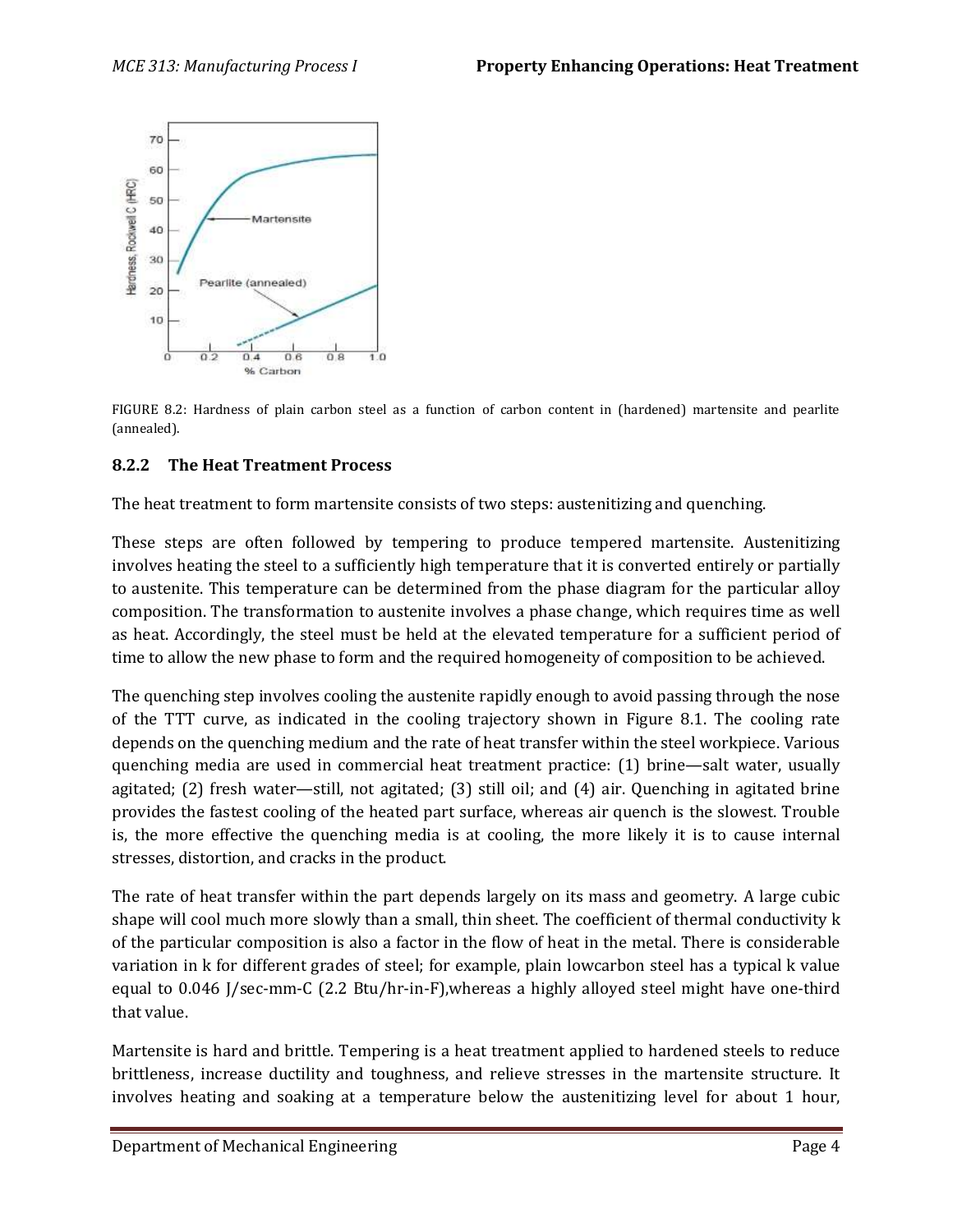followed by slow cooling. This results in precipitation of very fine carbide particles from the martensitic iron–carbon solution, and gradually transforms the crystal structure from BCT to BCC. This new structure is called tempered martensite. A slight reduction in strength and hardness accompanies the improvement in ductility and toughness.

The temperature and time of the tempering treatment control the degree of softening in the hardened steel, because the change from untempered to tempered martensite involves diffusion.

Taken together, the three steps in the heat treatment of steel to form tempered martensite can be pictured as in Figure 8.3. There are two heating and cooling cycles, the first to produce martensite and the second to temper the martensite.





# **8.2.3 Hardenability**

Hardenability refers to the relative capacity of a steel to be hardened by transformation to martensite. It is a property that determines the depth below the quenched surface to which the steel is hardened, or the severity of the quench required to achieve a certain hardness penetration. Steels with good hardenability can be hardened more deeply below the surface and do not require high cooling rates. Hardenability does not refer to the maximum hardness that can be attained in the steel; that depends on the carbon content.

The hardenability of a steel is increased through alloying. Alloying elements having the greatest effect are chromium, manganese, molybdenum (and nickel, to a lesser extent). The mechanism by which these alloying ingredients operate is to extend the time before the start of the austenite-topearlite transformation in the TTT diagram. In effect, the TTT curve is moved to the right, thus permitting slower quenching rates during quenching. Therefore, the cooling trajectory is able to follow a less hastened path to the Ms line, more easily avoiding the nose of the TTT curve.

The most common method for measuring hardenability is the Jominy end-quench test. The test involves heating a standard specimen of diameter = 25.4 mm (1.0 in) and length = 102 mm (4.0 in) into the austenite range, and then quenching one end with a stream of cold water while the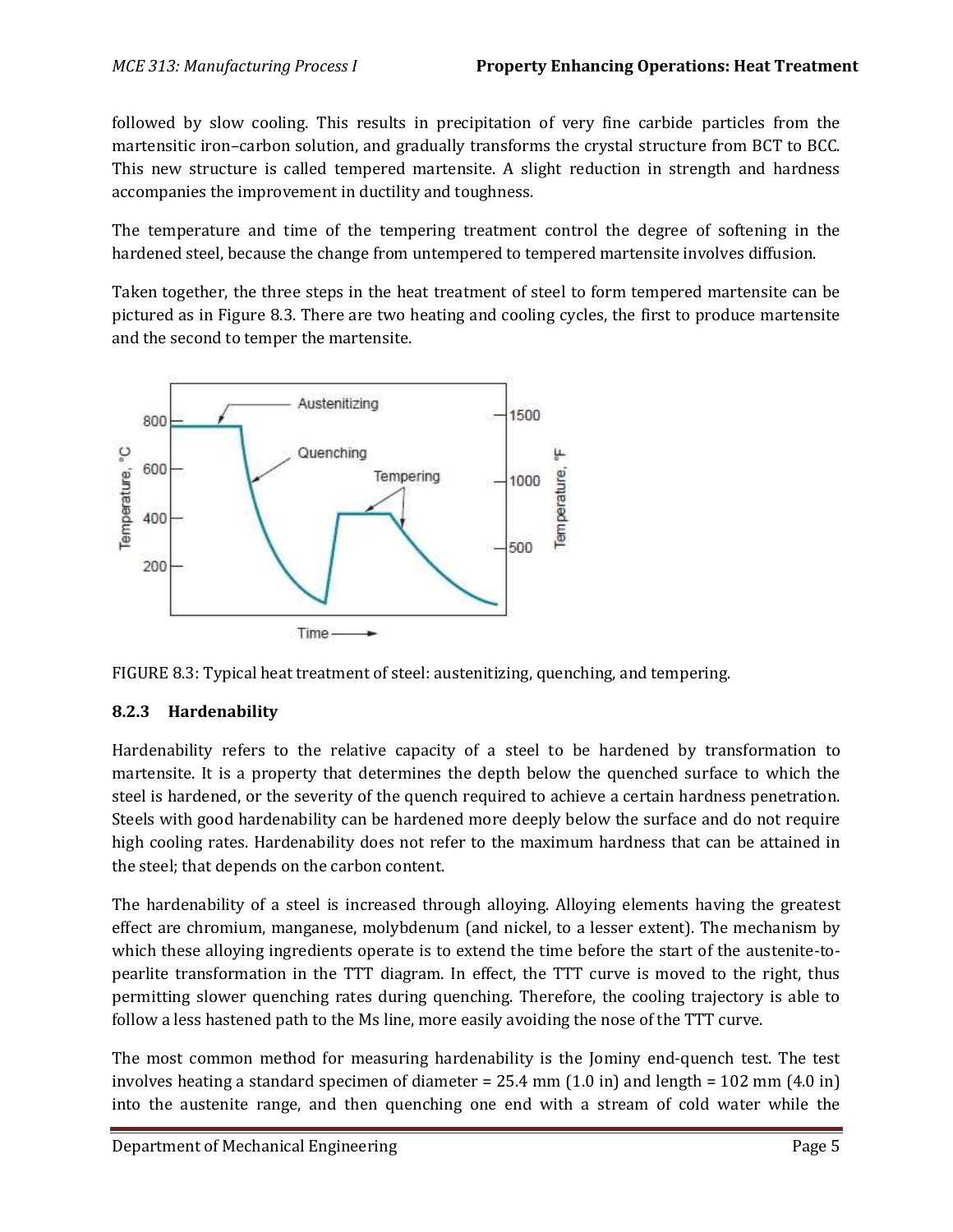specimen is supported vertically as shown in Figure 8.4 (a). The cooling rate in the test specimen decreases with increased distance from the quenched end. Hardenability is indicated by the hardness of the specimen as a function of distance from quenched end, as in Figure 8.4(b).



FIGURE 8.4: The Jominy end-quench test: (a) setup of the test, showing end quench of the test specimen; and (b) typical pattern of hardness readings as a function of distance from quenched end

### **8.3 Precipitation Hardening**

Precipitation hardening involves the formation of fine particles (precipitates) that act to block the movement of dislocations and thus strengthen and harden the metal. It is the principal heat treatment for strengthening alloys of aluminum, copper, magnesium, nickel, and other nonferrous metals. Precipitation hardening can also be used to strengthen certain steel alloys. When applied to steels, the process is called maraging(an abbreviation of martensite and aging), and the steels are called maraging steels.

The necessary condition that determines whether an alloy system can be strengthened by precipitation hardening is the presence of a sloping solvus line, as shown in the phase diagram of Figure 8.5(a). A composition that can be precipitation hardened is one that contains two phases at room temperature, but which can be heated to a temperature that dissolves the second phase. Composition C satisfies this requirement. The heat treatment process consists of three steps, illustrated in Figure 8.5(b): (1) solution treatment, in which the alloy is heated to a temperature Ts above the solvus line into the alpha phase region and held for a period sufficient to dissolve the beta phase; (2) quenching to room temperature to create a supersaturated solid solution; and (3) precipitation treatment, in which the alloy is heated to a temperature Tp, below Ts, to cause precipitation of fine particles of the beta phase. This third step is called aging, and for this reason the whole heat treatment is sometimes called age hardening. However, aging can occur in some alloys at room temperature, and so the term precipitation hardening seems more precise for the three-step heat treatment process under discussion here. When the aging step is performed at room temperature, it is called natural aging.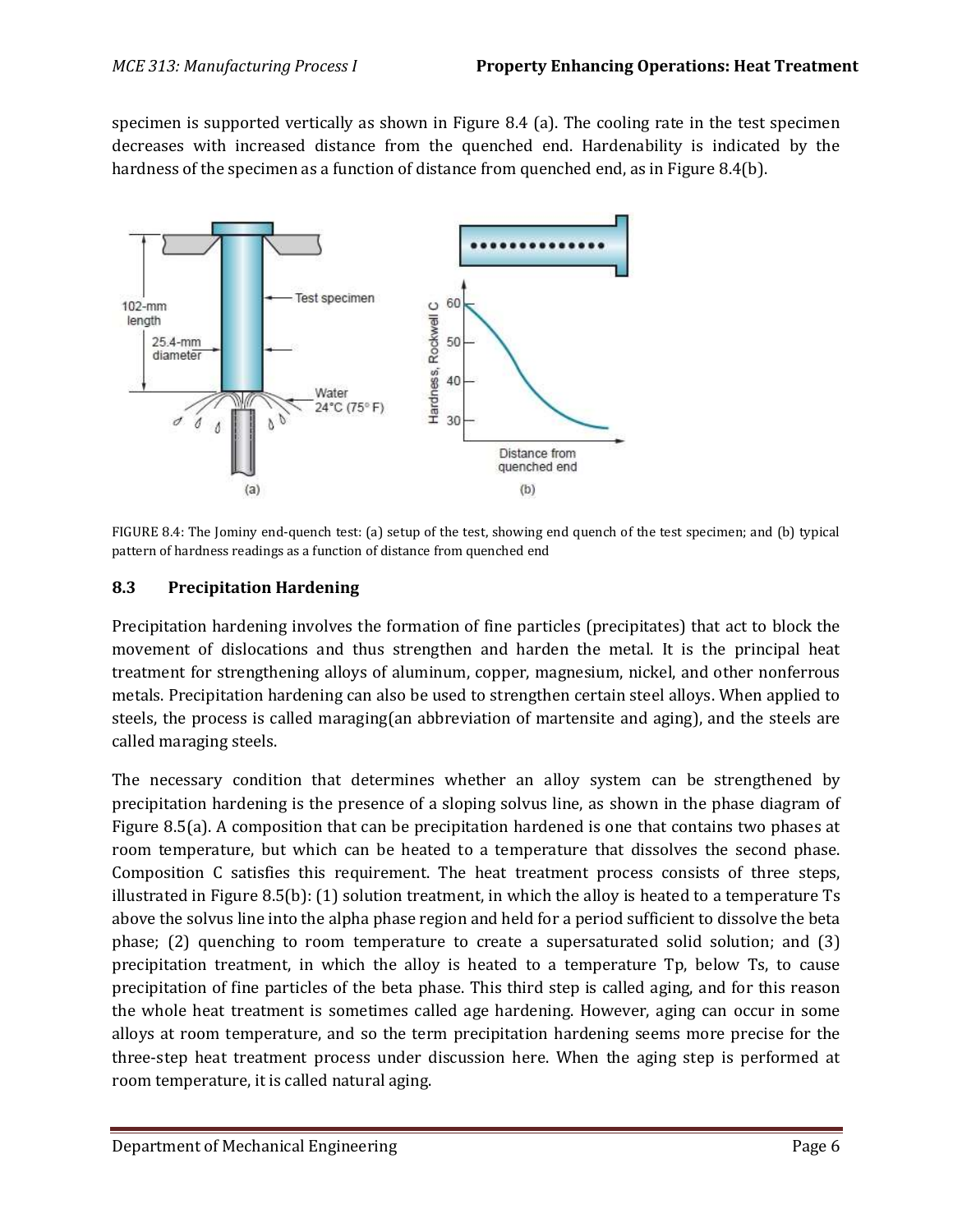When it is accomplished at an elevated temperature, as in our figure, the term artificial aging is often used.

It is during the aging step that high strength and hardness are achieved in the alloy.



FIGURE 27.5 Precipitation hardening: (a) phase diagram of an alloy system consisting of metals A and B that can be precipitation hardened; and (b) heat treatment: (1) solution treatment, (2) quenching, and (3) precipitation treatment.

The combination of temperature and time during the precipitation treatment (aging) is critical in bringing out the desired properties in the alloy. At higher precipitation treatment temperatures, as in Figure 8.6(a), the hardness peaks in a relatively short time; whereas at lower temperatures, as in Figure 8.6(b), more time is required to harden the alloy but its maximum hardness is likely to be greater than in the first case. As seen in the plot, continuation of the aging process results in a reduction in hardness and strength properties, called overaging. Its overall effect is similar to annealing.



FIGURE 8.6 Effect of temperature and time during precipitation treatment (aging): (a) high precipitation temperature; and (b) lower precipitation temperature.

# **8.4 Surface Hardening**

Surface hardening refers to any of several thermochemical treatments applied to steels in which the composition of the part surface is altered by addition of carbon, nitrogen, or other elements. The most common treatments are carburizing, nitriding, and carbonitriding.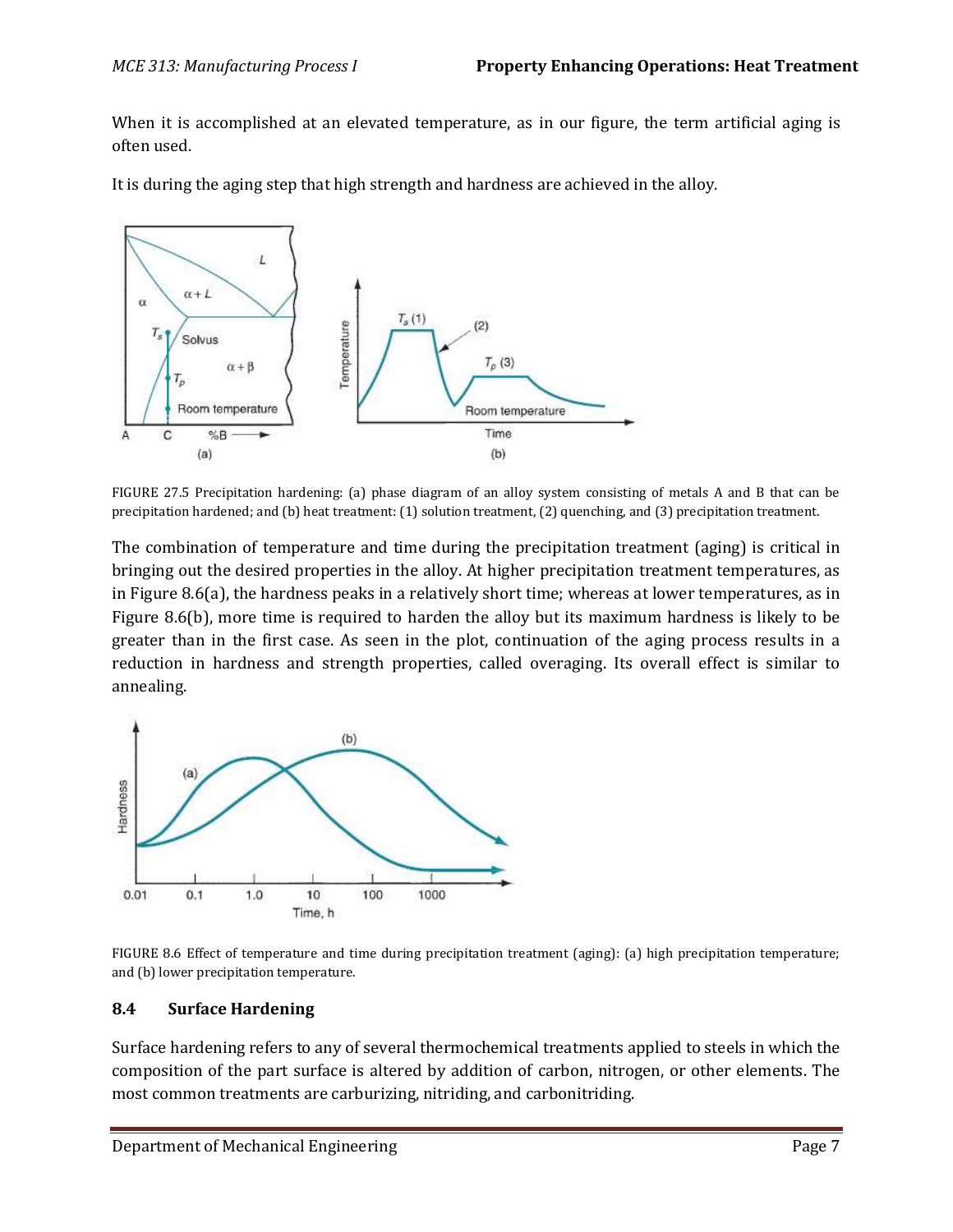These processes are commonly applied to low carbon steel parts to achieve a hard, wear-resistant outer shell while retaining a tough inner core. The term case hardening is often used for these treatments.

Carburizing is the most common surface-hardening treatment. It involves heating a part of low carbon steel in the presence of a carbon-rich environment so that C is diffused into the surface. In effect the surface is converted to high carbon steel, capable of higher hardness than the low-C core. The carbon-rich environment can be created in several ways. One method involves the use of carbonaceous materials such as charcoal or coke packed in a closed container with the parts. This process, called pack carburizing, produces a relatively thick layer on the part surface, ranging from around 0.6 to 4 mm (0.025 to 0.150 in). Another method, called gas carburizing, uses hydrocarbon fuels such as propane  $(C_3H_8)$  inside a sealed furnace to diffuse carbon into the parts. The case thickness in this treatment is thin, 0.13 to 0.75 mm (0.005 to 0.030 in). Another process is liquid carburizing, which employs a molten salt bath containing sodium cyanide (NaCN), barium chloride (BaCl2), and other compounds to diffuse carbon into the steel. This process produces surface layer thicknesses generally between those of the other two treatments. Typical carburizing temperatures are 875 $\circ$  to 925 $\circ$ C (160 $\circ$  to 1700 $\circ$ F), well into the austenite range.

Carburizing followed by quenching produces a case hardness of around HRC=60.

However, because the internal regions of the part consist of low carbon steel, and its hardenability is low, it is unaffected by the quench and remains relatively tough and ductile to withstand impact and fatigue stresses.

*Nitriding* is a treatment in which nitrogen is diffused into the surfaces of special alloy steels to produce a thin hard casing without quenching. To be most effective, the steel must contain certain alloying ingredients such as aluminum (0.85% to 1.5%) or chromium(5%or more).These elements form nitride compounds that precipitate as very fine particles in the casing to harden the steel. Nitriding methods include: gas nitriding, in which the steel parts are heated in an atmosphere of ammonia (NH3) or other nitrogen rich gas mixture; and liquid nitriding, in which the parts are dipped in molten cyanide salt baths. Both processes are carried out at around  $500\degree C$  (950 $\degree F$ ). Case thicknesses range as low as  $0.025$  mm  $(0.001$  in) and up to around  $0.5$  mm  $(0.020$  in), with hardnesses up to HRC 70.

As its name suggests, carbonitriding is a treatment in which both carbon and nitrogen are absorbed into the steel surface, usually by heating in a furnace containing carbon and ammonia. Case thicknesses are usually 0.07 to 0.5mm(0.003 to 0.020 in), with hardnesses comparable with those of the other two treatments.

Two additional surface-hardening treatments diffuse chromium and boron, respectively, into the steel to produce casings that are typically only 0.025 to 0.05 mm (0.001 to 0.002 in) thick. Chromizing requires higher temperatures and longer treatment times than the preceding surfacehardening treatments, but the resulting casing is not only hard and wear resistant, it is also heat and corrosion resistant. The process is usually applied to low carbon steels. Techniques for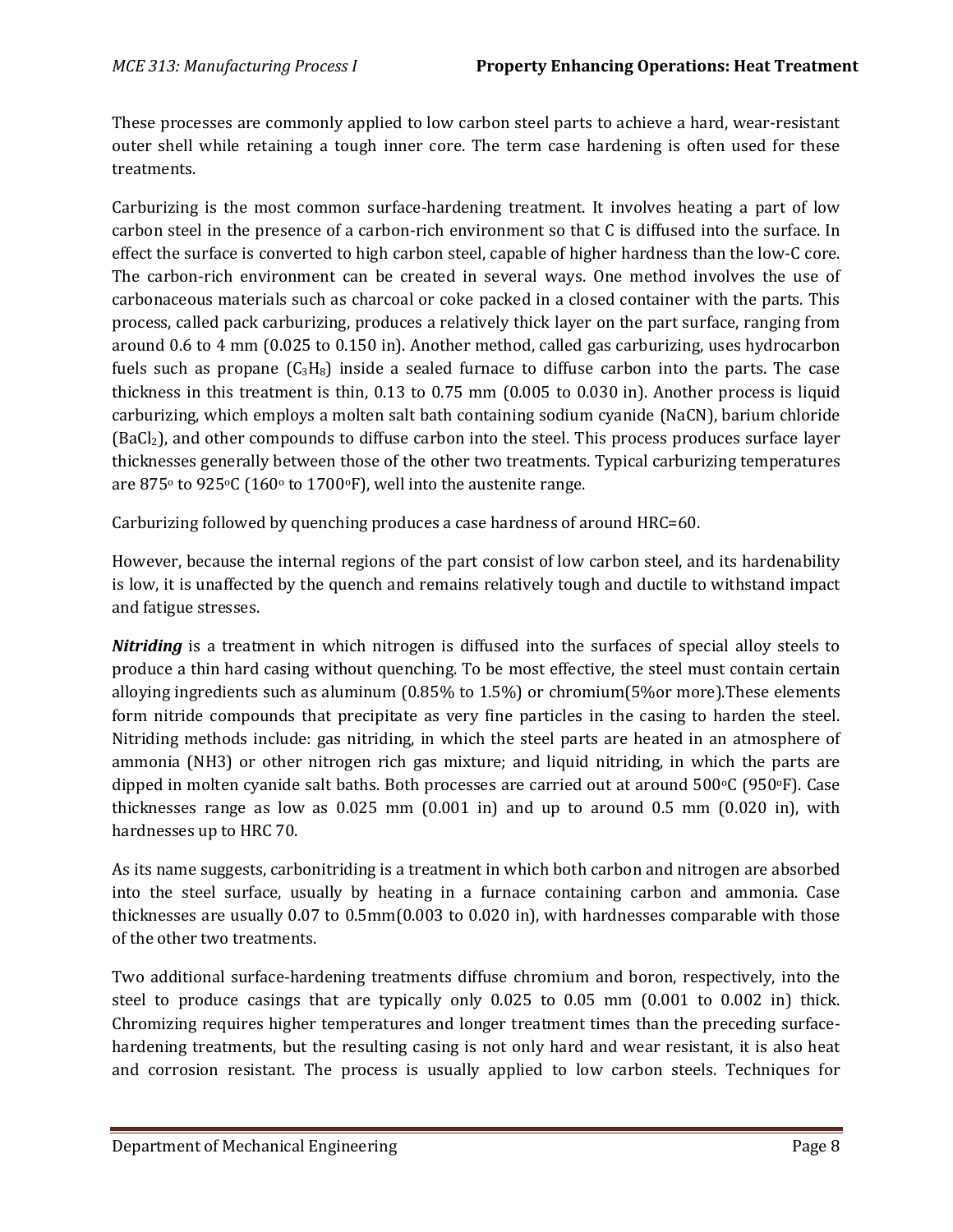diffusing chromium into the surface include: packing the steel parts in chromium-rich powders or granules, dipping in a molten salt bath containing Cr and Cr salts, and chemical vapor deposition.

*Boronizing* is performed on tool steels, nickel- and cobalt-based alloys, and cast irons, in addition to plain carbon steels, using powders, salts, or gas atmospheres containing boron. The process results in a thin casing with high abrasion resistance and low coefficient of friction. Casing hardnesses reach 70HRC. When boronizing is used on low carbon and low alloy steels, corrosion resistance is also improved.

#### **8.5 Heat Treatment Methods and Facilities**

Most heat treatment operations are performed in furnaces. In addition, other techniques can be used to selectively heat only the work surface or a portion of the work surface.

Thus, we divide this section into two categories of methods and facilities for heat treatment: (1) furnaces and (2) selective surface-hardening methods.

It should be mentioned that some of the equipment described here is used for other processes in addition to heat treatment; these include melting metals for casting; heating before warm and hot working; brazing, soldering, and adhesive curing; and semiconductor processing.

#### **8.5.1 Furnaces for Heat Treatment**

Furnaces vary greatly in heating technology, size and capacity, construction, and atmosphere control. They usually heat the workparts by a combination of radiation, convection, and conduction. Heating technologies divide between fuel-fired and electric heating. Fuel fired furnaces are normally direct-fired, which means that the work is exposed directly to the combustion products. Fuels include gases (such as natural gas or propane) and oils that can be atomized (such as diesel fuel and fuel oil).The chemistry of the combustion products can be controlled by adjusting the fuelair or fuel-oxygen mixture to minimize scaling (oxide formation) on the work surface. Electric furnaces use electric resistance for heating; they are cleaner, quieter, and provide more uniform heating, but they are more expensive to purchase and operate.

A conventional furnace is an enclosure designed to resist heat loss and accommodate the size of the work to be processed. Furnaces are classified as batch or continuous. Batch furnaces are simpler, basically consisting of a heating system in an insulated chamber, with a door for loading and unloading the work. Continuous furnaces are generally used for higher production rates and provide a means of moving the work through the interior of the heating chamber.

Special atmospheres are required in certain heat treatment operations, such as some of the surface hardening treatments we have discussed. These atmospheres include carbon and nitrogen-rich environments for diffusion of these elements into the surface of the work.

Atmosphere control is desirable in conventional heat treatment operations to avoid excessive oxidation or decarburization.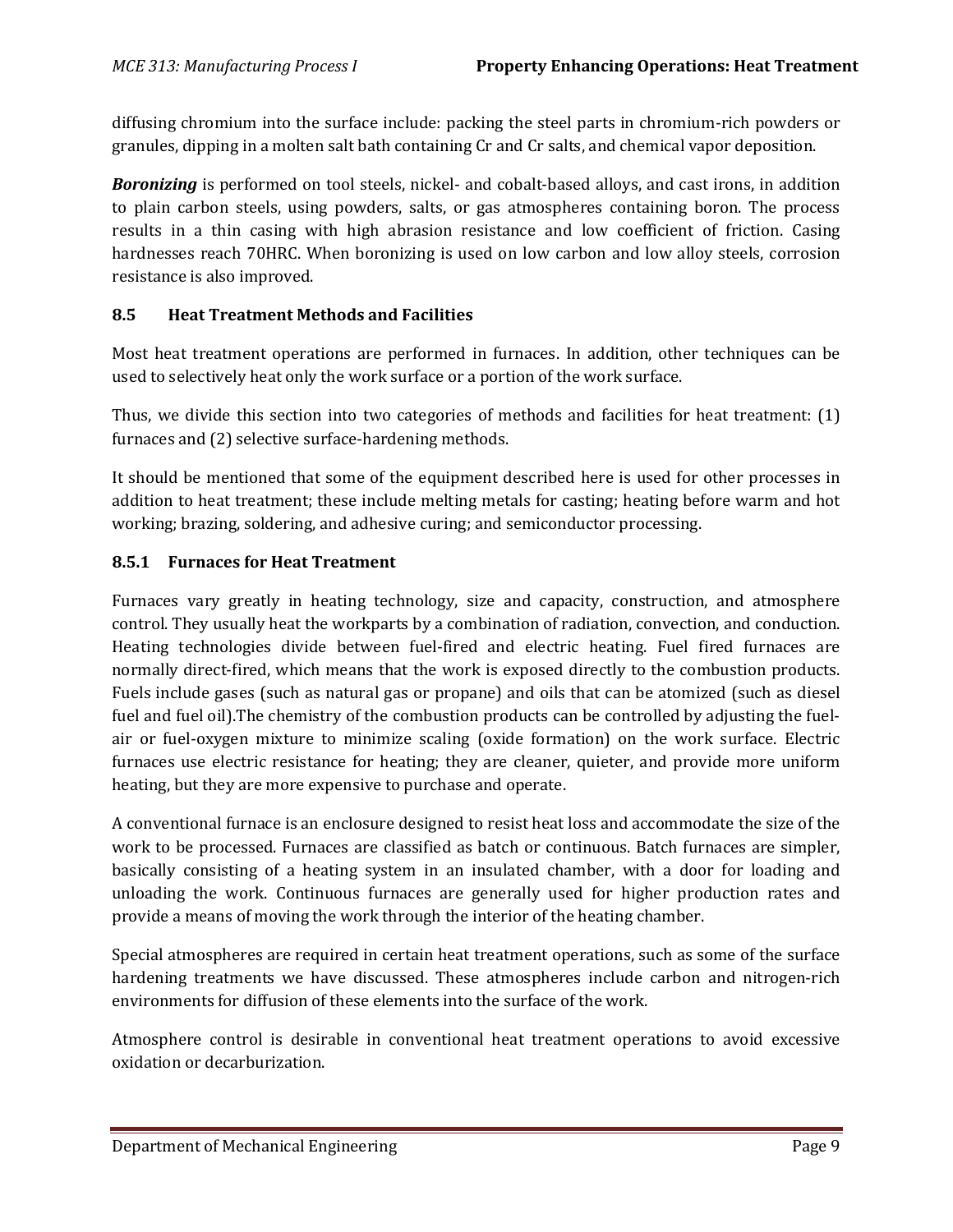Other furnace types include salt bath and fluidized bed. Salt bath furnaces consist of vessels containing molten salts of chlorides and/or nitrates. Parts to be treated are immersed in the molten media. Fluidized bed furnaces have a container in which small inert particles are suspended by a high-velocity stream of hot gas. Under proper conditions, the aggregate behavior of the particles is fluid-like; thus, rapid heating of parts immersed in the particle bed occurs.

### **8.5.2 Selective Surface-Hardening Methods**

These methods heat only the surface of the work, or local areas of the work surface. They differ from surface-hardening methods in that no chemical changes occur.

Here the treatments are only thermal. The selective surface hardening methods include flame hardening, induction hardening, high-frequency resistance heating, electron beam heating, and laser beam heating.

*Flame hardening* involves heating the work surface by means of one or more torches followed by rapid quenching. As a hardening process, it is applied to carbon and alloy steels, tool steels, and cast irons. Fuels include acetylene  $(C_2H_2)$ , propane  $(C_3H_8)$ , and other gases. The name flame hardening invokes images of a highly manual operation with general lack of control over the results; however, the process can be set up to include temperature control, fixtures for positioning the work relative to the flame, and indexing devices that operate on a precise cycle time, all of which provide close control over the resulting heat treatment. It is fast and versatile, lending itself to high production as well as big components such as large gears that exceed the capacity of furnaces.

*Induction heating* involves application of electromagnetically induced energy supplied by an induction coil to an electrically conductive workpart. Induction heating is widely used in industry for processes such as brazing, soldering, adhesive curing, and various heat treatments. When used for hardening steel, quenching follows heating. A typical setup is illustrated in Figure 8.7. The induction heating coil carries a high frequency alternating current that induces a current in the encircled workpart to effect heating. The surface, a portion of the surface, or the entire mass of the part can be heated by the process. Induction heating provides a fast and efficient method of heating any electrically conductive material. Heating cycle times are short, so the process lends itself to high production as well as midrange production.



FIGURE 8.7 Typical induction heating setup. High-frequency alternating current in a coil induces current in the workpart to effect heating.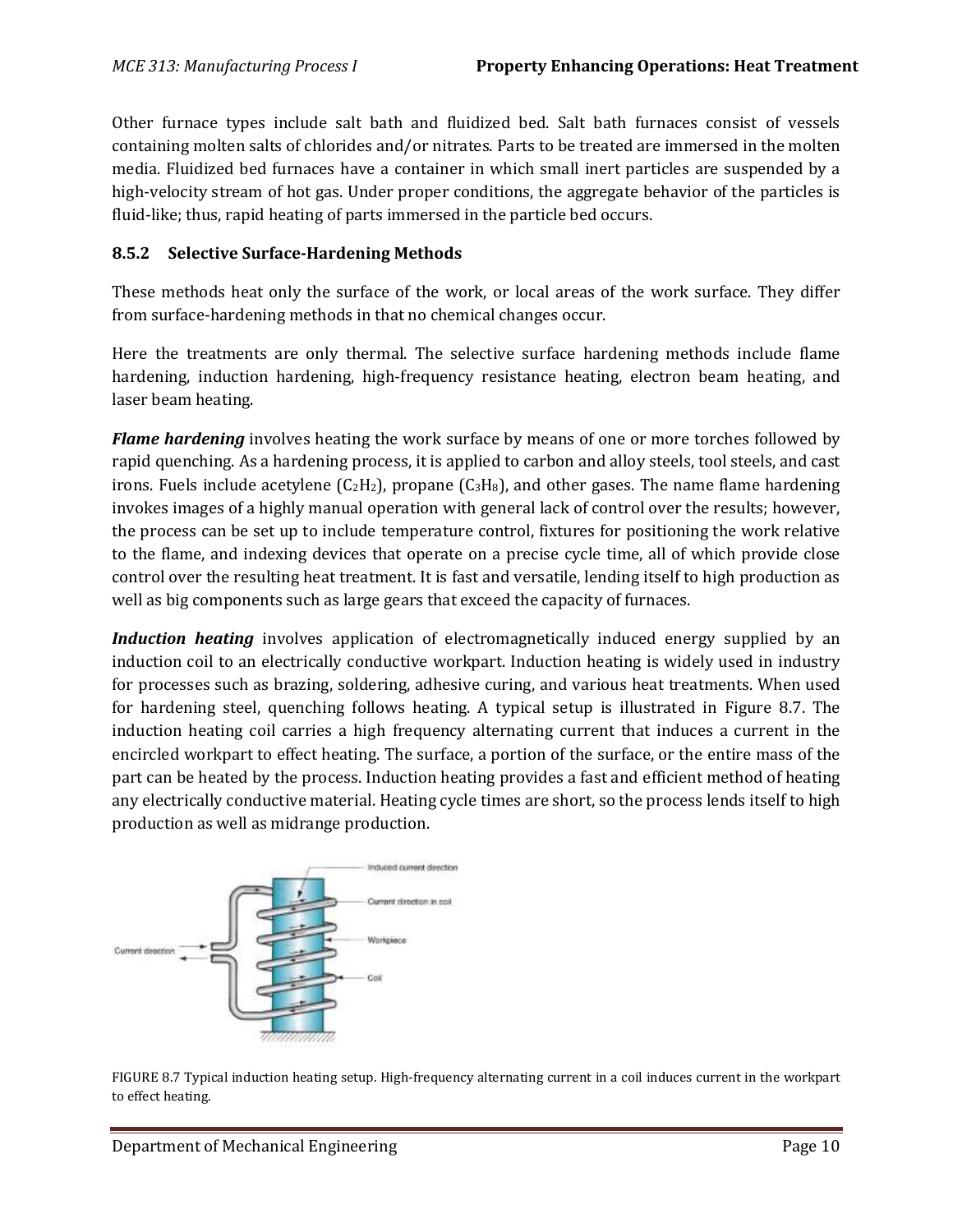*High-frequency (HF)* resistance heating is used to harden specific areas of steel work surfaces by application of localized resistance heating at high frequency (400 kHz typical).

A typical setup is shown in Figure 8.8. The apparatus consists of a water-cooled proximity conductor located over the area to be heated. Contacts are attached to the workpart at the outer edges of the area. When the HF current is applied, the region beneath the proximity conductor is heated rapidly to high temperature—heating to the austenite range typically requires less than a second. When the power is turned off, the area, usually a narrow line as in our figure, is quenched by heat transfer to the surrounding metal. Depth of the treated area is around 0.63mm (0.025 in); hardness depends on carbon content of the steel and can range up to 60 HRC.



FIGURE 8.8 Typical setup for high-frequency resistance heating.

*Electron beam (EB)* heating involves localized surface hardening of steel in which the electron beam is focused onto a small area, resulting in rapid heat build up. Austenitizing temperatures can often be achieved in less than a second. When the directed beam is removed, the heated area is immediately quenched and hardened by heat transfer to the surrounding cold metal. A disadvantage of EB heating is that best results are achieved when the process is performed in a vacuum. A special vacuum chamber is needed, and time is required to draw the vacuum, thus slowing production rates.

**Laser beam (LB)** heating uses a high-intensity beam of coherent light focused on a small area. The beam is usually moved along a defined path on the work surface, causing heating of the steel into the austenite region. When the beam is moved, the area is immediately quenched by heat conduction to the surrounding metal. Laser is an acronym for light amplification by stimulated emission of radiation. The advantage of LB over EB heating is that laser beams do not require a vacuum to achieve best results. Energy density levels in EB and LB heating are lower than in cutting or welding.

### **PRACTICE QUESTIONS**

8.1. Why are metals heat treated?

8.2. Identify the important reasons why metals are annealed.